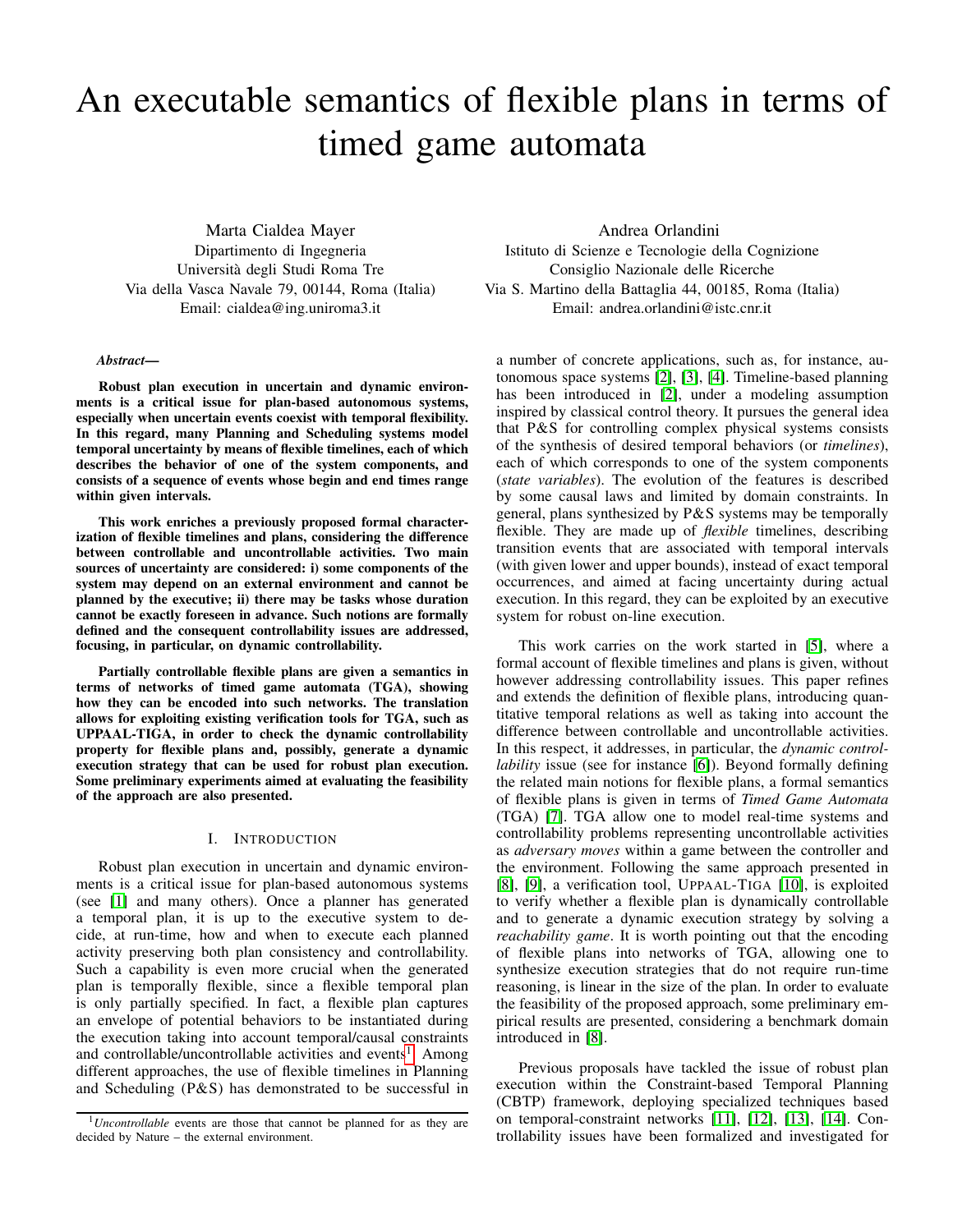Simple Temporal Problems with Uncertainty (STPU) in [\[11\]](#page-9-10), where basic formal notions are given to the aim of properly defining *dynamic* controllability. Several authors (e.g. [\[13\]](#page-9-12), [\[14\]](#page-9-13)) have proposed a *dispatchable execution* approach, where a flexible temporal plan is used by a controller that schedules activities on-line while guaranteeing constraint satisfaction. Recently, the use of TGA has been considered to address dynamic controllability in temporal networks with uncertainty [\[15\]](#page-9-14) also in the case of disjunctive problems [\[16\]](#page-9-15). Since CBTP systems often rely on temporal networks for their solving process, such work could be indirectly exploited to furnish a mapping from flexible plans to TGA, and consequently give a methodology for synthesizing execution strategies for flexible plans. However, representing a flexible timeline-based plan as a STNU entails a sort of simplification of the associated actual plan structure causing a lost of information on the "dependencies" among its components which can usefully be taken into account. As a consequence, we consider it important to define controllability notions directly for flexible plans, abstracting away from the concrete representation they can be internally given, and to give a general methodology which allows one to map plans into networks of TGA and exploit such encoding for control synthesis.

A comprehensive and semantically well founded planning framework is provided in [\[17\]](#page-9-16), that includes temporal uncertainty in timeline-based approaches. However, it does not address time flexibility and focuses only on strong controllability. Finally, the above notions have also been extended to a timeline-based framework [\[8\]](#page-9-7), following an approach similar to what presented here, i.e. based on model checking with TGA to check flexible plans against dynamic controllability and to generate a robust plan controller able to execute flexible timeline-based plans [\[9\]](#page-9-8), [\[18\]](#page-9-17). The present work advances the above work on different perspectives: a more comprehensive approach is presented here, since controllability information is included in the description of the plan itself, thus avoiding the need of considering additional information derived from the specific execution contexts. Moreover, the encoding into TGA does not require to consider also the specification of the planning domain (like in the previously cited works), thus allowing for a more compact and straightforward translation of plans in terms of TGA. In summary, the whole information needed to encode and control the flexible plan is contained in its description. Finally, the present methodology allows also for the encoding of partially specified plans.

Plan of the paper: Section [II](#page-1-0) gives a formalization of flexible plans, and the associated controllability issues are addressed in Section [III.](#page-3-0) A sketchy background on TGA is given in Section [IV,](#page-4-0) and the encoding of flexible plans in terms of networks of TGA is described in Section [V.](#page-5-0) An empirical evaluation performed on a benchmark domain derived from a real word application is presented and discussed in Section [VI.](#page-6-0) Finally, some remarks conclude the paper in Section [VII.](#page-8-0)

## II. FLEXIBLE PLANS

<span id="page-1-0"></span>This section briefly summarizes the definition of flexible timelines and plans given in [\[5\]](#page-9-4) (with some minor differences), enriching it with the distinction between controllable and uncontrollable tasks. The first mandatory requirement a flexible plan must satisfy is to be valid with respect to the underlying planning domain. In particular, it must satisfy the *synchronization rules* of the domain, constraining the behavior of some components in relation to others. However, differently from [\[8\]](#page-9-7), [\[9\]](#page-9-8), plans are defined so that all necessary information is embedded in the plans themselves, with no need to "look outside" (i.e. at the domain specifications) in order to check whether a particular scheduling of a flexible plan satisfies the domain contraints. Therefore, this presentation focuses on flexible plans, abstracting away from their relation to planning domains. The reader is referred to [\[5\]](#page-9-4) for the structure of planning domains and the notion of plan validity.

This work considers two sources of uncertainty. On one hand, the evolution of some components of the system may be completely outside the control of the executive; such components are modeled by means of *external* state variables, and what the planner and the executive know about them is only what is specified in the underlying planning problem. The distinction between external and *planned* state variables is part of the description of the planning domain. On the other hand, some events may be only partially controllable: the system can decide when to start an activity, but is not allowed to fix its duration exactly. When the duration of a value cannot be controlled, it is tagged as *uncontrollable*, and what the planner and the executive may assume is only that its duration is included within given lower and upper bounds.

Apart from the distinction between external and planned variables, the essential source of uncertainty relevant to the present work is therefore due to activities whose duration cannot be controlled exactly by the executive. In fact, an external state variable is simply a variable whose values are all uncontrollable, in the above sense.

For the sake of generality, temporal instants and durations are taken from an infinite set of non negative numbers T, including 0. Sometimes,  $\infty$  is given as an upper bound to allowed numeric values, with the meaning that  $t < \infty$  for every  $t \in \mathbb{T}$ . The notation  $\mathbb{T}^{\infty}$  will be used to denote  $\mathbb{T} \cup \{\infty\}$ .

## *A. Timelines*

When planning with timelines, $2$  time flexibility is taken into account by allowing that the durations of valued intervals, called *tokens*, range within given bounds. The main component of a flexible plan is a set of timelines, and it represents a whole set of *scheduled timelines*, i.e. timelines whose tokens have a fixed duration (within the allowed bounds). In order to guarantee that every scheduled timeline represented by a given flexible plan  $\Pi$  is valid w.r.t. the underlying planning domain, the plan is equipped with additional information about the temporal relations that have to hold in order to satisfy the synchronization rules of the domain. Relations are presented in Section [II-A2,](#page-2-0) while this section is devoted to properly define the notions of timeline, schedule and flexible plan.

Definition 1. *A token is a tuple of the form:*  $(v, [e, e'], [d, d'], \gamma)$ , where v is called the value of the *token,*  $e, e', d, d' \in \mathbb{T}$ ,  $e \le e', d \le d'$ , and  $\gamma \in \{c, u\}$  *is the* controllability tag *of the token. If*  $\gamma = c$ *, then the token is* controllable *and if*  $\gamma = u$ *, then it is an uncontrollable token.* 

<span id="page-1-1"></span><sup>&</sup>lt;sup>2</sup>In this work, "timeline" refers to what in [\[5\]](#page-9-4) is called flexible timeline, while non-flexible timelines are called "scheduled timelines". The latter are defined as particular cases of (flexible) timelines.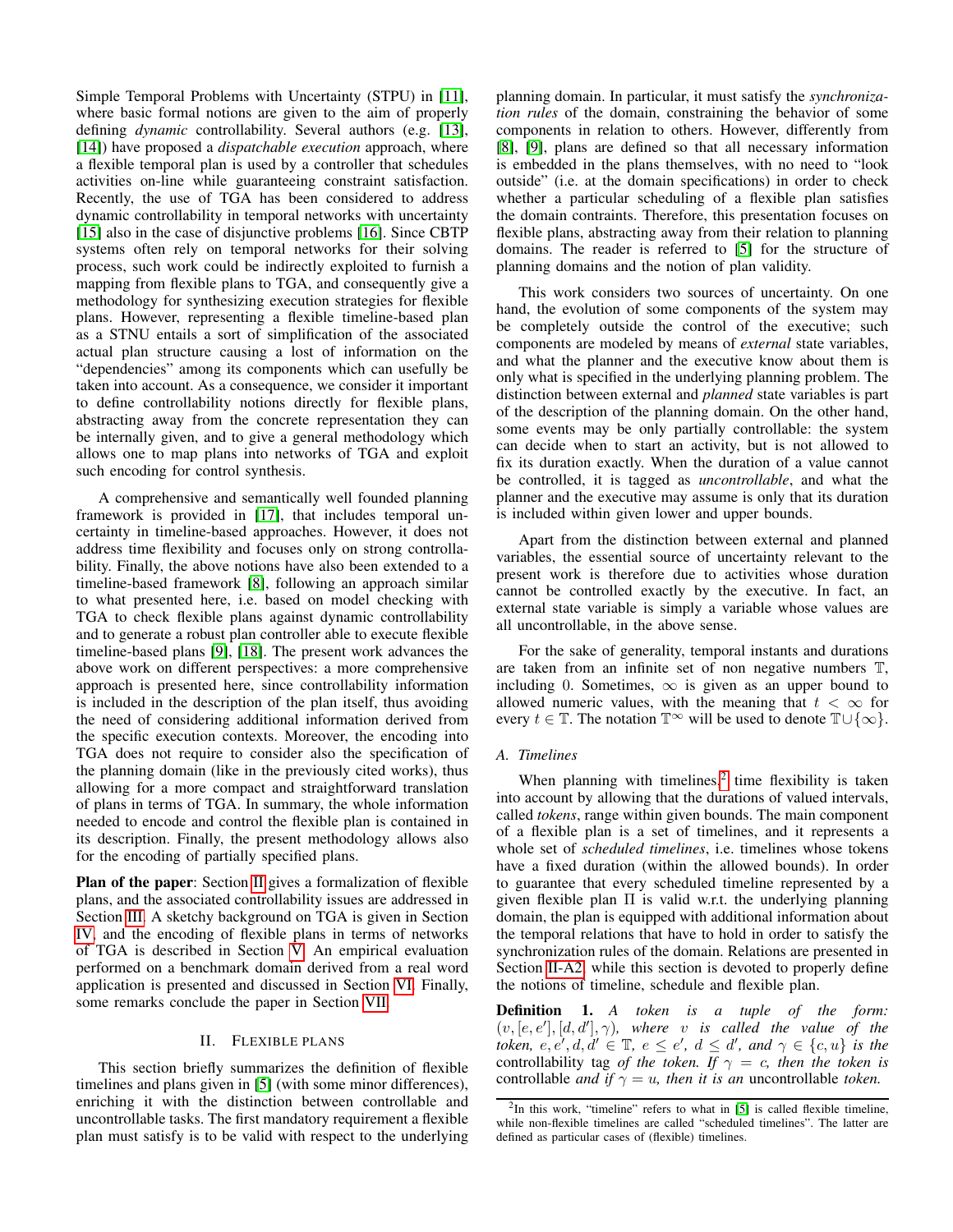*A* timeline  $FTL<sub>x</sub>$  *for the state variable*  $x$  *in the temporal horizon* H *is a finite sequence of tokens:*

 $x^1, \ldots, x^k =$  $(v_1, [e_1, e'_1], [d_1, d'_1], \gamma_1), \ldots, (v_k, [e_k, e'_k], [d_k, d'_k], \gamma_k)$ 

*where*  $e_k = e'_k = H$ *, and for all*  $i = 1...k - 1$ *,*  $e'_i \le e_{i+1}$ *.* 

*If*  $x^i = (v, [e, e'], [d, d'], \gamma)$  *is a token in the timeline*  $FTL_x$ , the following notations will be used: end\_time( $x^i$ ) =  $[e, e']$ ; start\_time( $x^1$ ) = [0,0] *and* start\_time( $x^{i+1}$ ) = end\_time $(x^i)$ ; duration $(x^i) = [d, d']$ .

Intuitively, a token  $x^i$  represents the set of valued intervals with start times in start\_time( $x^i$ ), end times in end\_time( $x^i$ ) and whose durations are in the range duration $(x^{i})$  (see Definition [2](#page-2-1) below). It is worth pointing out that in [\[5\]](#page-9-4) (and often in the literature), a flexible token contains, beyond its value, end and duration intervals, also a *start* interval. However, once a token  $x^i$  is embedded in a timeline, the time interval to which its start point belongs (start\_time( $x^i$ )) can easily be computed like shown in the definition above. Thus, including it as part of the token itself is redundant.

When considering sets FTL of timelines, it is always assumed that they have the same temporal horizon  $H$ , that is also called the horizon of FTL.

*1) Schedules:* The next definition introduces the notion of *schedule* of a timeline. Tokens, timelines and sets of timelines represent the set of their schedules. In general,  $TL_x$  and TL will be used as meta-variables for scheduled timelines and sets of scheduled timelines, respectively, while  $FTL<sub>x</sub>$  and  $FTL$ as meta-variables for generic (flexible) timelines and sets of timelines. The schedule of a token corresponds to one of the valued intervals it represents, i.e. it is obtained by choosing an exact end point in the allowed interval. A scheduled timeline is a sequence of scheduled tokens satisfying the duration requirements. In what follows, an interval of the form  $[t, t]$ , consisting of a single time point, will be identified with the time point  $t$  (and, with an abuse of notation, singleton intervals are allowed as operands of additions, subtractions, comparison operators, etc.).

<span id="page-2-1"></span>Definition 2. *A* scheduled *token is a token of the form*  $(v, [t, t], [d, d'], \gamma)$  – or succintly  $(v, t, [d, d'], \gamma)$ . A schedule *of a token*  $x^i = (v, [e, e'], [d, d'], \gamma)$  *is a scheduled token*  $(v, t, [d, d'], \gamma)$ *, where*  $e \le t \le e'$ *.* 

*A* scheduled timeline  $TL_x$  *is a timeline consisting only of scheduled tokens and such that, if* k *is the length of the timeline (i.e. the number of tokens in*  $TL<sub>x</sub>$ *):* 

- <span id="page-2-2"></span>1) *for all*  $1 \leq i \leq k-1$ , if  $[d_i, d'_i] = \text{duration}(x^i)$ , then  $d_i \leq \text{end\_time}(x^i) - \text{start\_time}(x^i) \leq d'_i;$
- <span id="page-2-3"></span>2) *if* x is a planned variable, then also  $d_k \leq$  $\text{end\_time}(x^k) - \text{start\_time}(x^k) \leq d'_k$ , where  $[d_k, d'_k] = \text{duration}(x^k).$
- <span id="page-2-4"></span>3) *if* x *is an external variable, then*  $\text{end\_time}(x^k) - \text{start\_time}(x^k) \le d'_k, \text{ where }$  $[d_k, d'_k] = \text{duration}(x^k).$

*A* scheduled timeline  $TL_x$  for the state variable x is a *schedule of*  $FTL_x$  *if*  $TL_x$  *and*  $FTL_x$  *have the same length* k, and for all  $i, 1 \leq i \leq k$ , the token  $x^i$  of  $TL_x$  is a schedule *of the token*  $x^i$  *of*  $FTL_x$ .

*Let* FTL *be a set of timelines for the state variables in the set* SV *. A schedule* TL *of* FTL *is a set of scheduled timelines for the state variables in SV, where each*  $TL_x \in TL$  *is a schedule of the timeline*  $FTL<sub>x</sub> \in FTL$ .

The two conditions [1](#page-2-2) and [2](#page-2-3) in the above definition require that the actual duration of scheduled tokens enforce the corresponding duration requirements, except for the last token of the timeline for an external variable. In that case, it is only required that the duration of the scheduled token does not exceed the allowed duration (condition [3\)](#page-2-4). As a matter of fact, the valued intervals represented by the token at the very end of a flexible timeline for an external variable are allowed to violate the minimal duration requirement and to have an actual end point which goes beyond the horizon. The reason is that what is only observed by the system could also continue after the temporal horizon (that places a cut on the observed evolution of the uncontrollable part of the world). On the contrary, the actual durations of the valued intervals represented by any other token  $x<sup>i</sup>$  (including the last ones of planned variables, which may model the accomplishment of a planning goal) must be in the interval duration $(x<sup>i</sup>)$ .

<span id="page-2-0"></span>*2) Relations:* In a planning domain, some constraints may be set on the temporal evolution of the system components. Like in [\[5\]](#page-9-4), a flexible plan contains all the information needed for its execution, therefore, in particular, it may contain a set of temporal constraints that the tokens in its timelines are required to enforce.

In this work, quantitative temporal constraints are considered (thus extending [\[5\]](#page-9-4)) and, for the sake of simplicity, a small set of primitive relations is chosen, all of which are parametrized by a (single) temporal interval. In what follows, if  $b, e \in \mathbb{T}$  and  $b < e$ , the time interval  $[b, e]$  denotes the set of time points  $\{t \mid b \le t \le e\}.$ 

Definition 3. *A* temporal relation between intervals *is an expression of the form* A  $r_{[lb,ub]}B$ *, where*  $A = [b_A, e_A]$  *and*  $B = [b_B, e_B]$  *are time intervals, with*  $b_A, e_A, b_B, e_B \in \mathbb{T}$ ,  $lb \in \mathbb{T}$ ,  $ub \in \mathbb{T}^{\infty}$ , and  $r \in \mathbb{R} = \{ \text{start\_before\_start}, \}$ end*\_*before*\_*end, start*\_*before*\_*end, end*\_*before*\_*start}*. The following table defines when a relation*  $A \, r_{[lb,ub]} B$  *holds:* 

| <i>the relation</i>                                            | holds if                    |
|----------------------------------------------------------------|-----------------------------|
| $\overline{A \text{ start\_before\_start}}_{[lb,ub]} B$        | $lb \leq b_B - b_A \leq ub$ |
| $\overline{A}$ end_before_end <sub>[lb,ub]</sub> $B$           | $lb \leq e_B - e_A \leq ub$ |
| $\overline{A \text{ start\_before\_end}}$ [ <i>lb,ub</i> ] $B$ | $lb \leq e_B - b_A \leq ub$ |
| $\overline{A}$ end_before_start <sub>[lb,ub]</sub> $B$         | $lb \leq b_B - e_A \leq ub$ |

*A* temporal relation between an interval and a timepoint *is an expression of the form A*  $r_{[lb,ub]}t$ *, where*  $A = [b, e]$  *is a* time interval, with  $b, e \in \mathbb{T}$ ,  $r \in \mathbb{R}' = \{\text{starts\_before},\}$ starts\_after, ends\_before, ends\_after},  $t, lb \in \mathbb{T}$  and  $ub \in$  $T^{\infty}$ . The following table defines when a relation A  $r_{[lb,ub]}t$ *holds:*

| the relation                                              | holds if                |
|-----------------------------------------------------------|-------------------------|
| $\overline{A \text{ starts}}$ before <sub>[lb,ub]</sub> t | $lb < t - b < ub$       |
| $\overline{A}$ starts_after <sub>[lb,ub]</sub> t          | $lb \leq b-t \leq ub$   |
| $\overline{A}$ ends_before <sub>[lb,ub]</sub> t           | $lb \leq t - e \leq ub$ |
| $\overline{A}$ ends_after <sub>[lb,ub]</sub> t            | $lb \leq e-t \leq ub$   |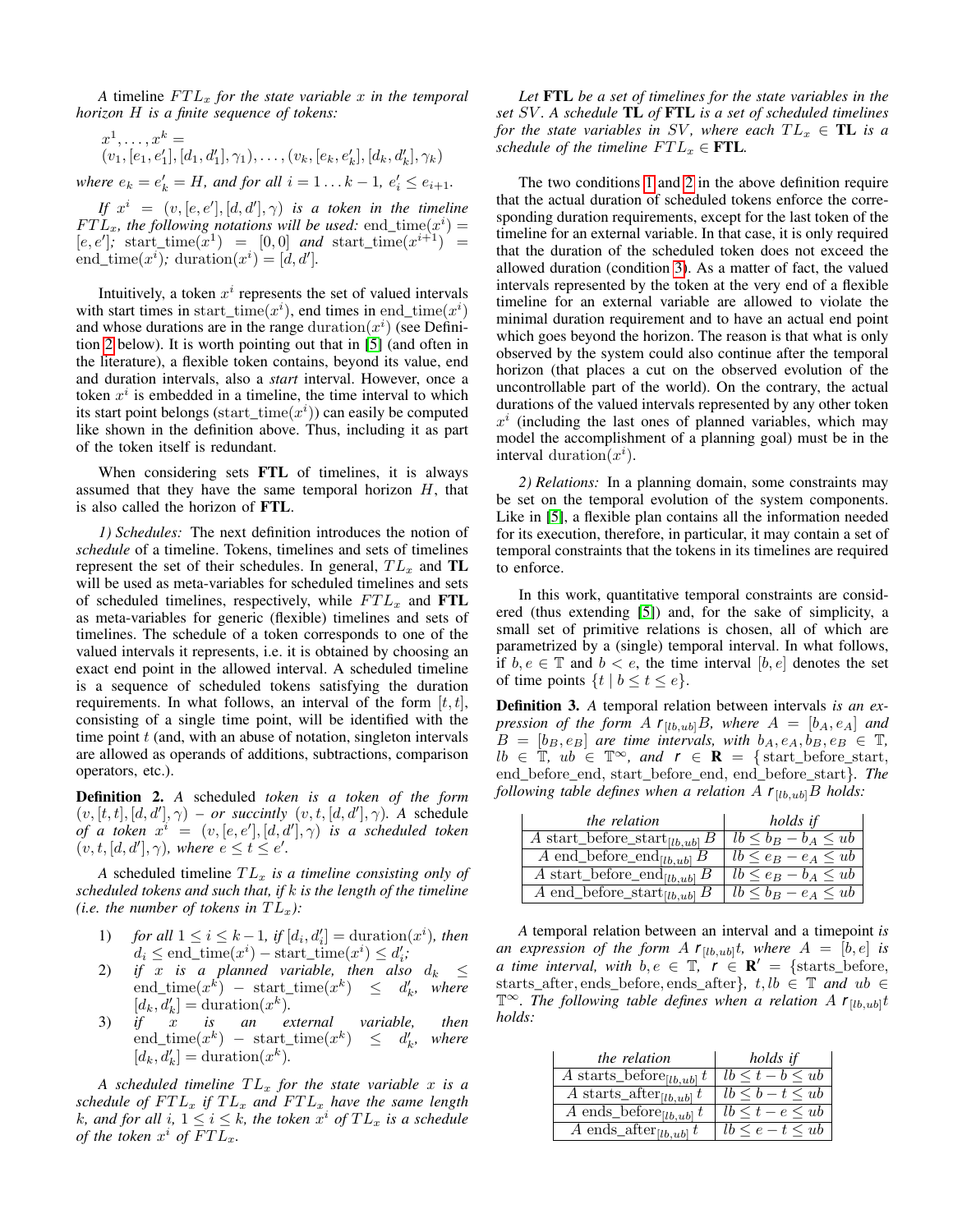Other constraints, such as those used by systems like EUROPA [\[19\]](#page-9-18) and APSI-TRF [\[20\]](#page-9-19), can be easily defined in terms of the primitive ones. For instance, A contains  $[lb_1, ub_1][lb_2, ub_2]$  B can be defined as the conjunction of the relations

> A start\_before\_start  $[lb_1, ub_1]$  B and B end\_before\_end  $[lb_2, ub_2]$  A

Similarly, A overlaps  $[lb_1, ub_1][lb_2, ub_2]$  B is equivalent to the conjunction of

```
A start_before_start [lb_1, ub_1] B,
A end_before_end [lb_2, ub_2] B and
B start_before_end [0, \infty] A
```
A table with the definition of the most commonly used quantitative temporal relations can be found in [\[21\]](#page-9-20).

**Definition 4.** Let  $t, lb \in \mathbb{T}$ ,  $ub \in \mathbb{T}^{\infty}$ , and  $x^{i}$  and  $y^{j}$  be sched- $\mu$ led tokens, with start\_time( $x^i$ ) =  $b_i$ , end\_time( $x^i$ ) =  $e_i$ ,  $start\_time(y_j) = b_j$ ,  $end\_time(y_j) = e_j$ . Expressions of the *form*  $x^i$   $r_{[lb,ub]}y^j$ , for  $r \in \mathbf{R}$ , and  $x^i$   $r_{[lb,ub]}t$ , for  $r \in \mathbf{R}'$ , are *called* relations on tokens. The relation  $x^i$   $r_{[lb,ub]} y^j$  holds iff  $[b_i, e_i]$   $r_{[lb, ub]}$   $[b_j, e_j]$  *holds. And the relation*  $x^i$   $r_{[lb, ub]}$  *t holds iff*  $[b_i, e_i]$  *r*<sub>[lb,ub]</sub>t holds. When a relation on tokens holds we *also say that the tokens whose names occur in the relation satisfy it, and that any set of scheduled timelines containing such tokens satisfies the relation.*

*3) Flexible Plans:* A flexible plan is made up by a set of timelines and a set of relations:

Definition 5. *A* flexible plan Π *over the horizon* H *is a pair* (FTL, R)*, where* FTL *is a set of timelines over the same horizon* H *and* R *is a set of relations on tokens, involving token identifiers in some timelines in* FTL*.*

*An* instance *of the flexible plan*  $\Pi = (\textbf{FTL}, \mathcal{R})$  *is any scheduling of* FTL *that satisfies every relation in* R*.*

Since external state variables are not under the system control, a well defined planning problem must include information about their behavior. Such information is given in the form of a set  $\text{FTL}_E$  of flexible timelines and, when considering a solution plan  $\Pi = (\text{FTL}, \mathcal{R})$ , we assume that  $\text{FTL}_E \subseteq \text{FTL}$ . Moreover, obviously, the strucure of the timelines in FTL and the relations in  $R$  must ensure, not only that the plan obeys the rules of the underlying planning domain, but also that the planning goals are satisfied. Goal satisfaction can however be reduced to a set of relations on the tokens of the timelines in the plan (see [\[5\]](#page-9-4) for details). The relations  $R$  in a solution plan are consequently assumed to include those which represent goal satisfaction.

## <span id="page-3-0"></span>III. CONTROLLABILITY PROPERTIES OF FLEXIBLE PLANS

This section proposes a definition of the various notions of plan controllability, very much in the style of similar work on Simple Temporal Network with Uncertainty (STNU), such as [\[22\]](#page-9-21), [\[11\]](#page-9-10), [\[12\]](#page-9-11). There is an intuitively obvious correspondence between a flexible plan and a SNTU, and, in fact, controllability issues have been addressed for plans given in that form. In this section the same concepts are defined directly for flexible plans, as defined in Section [II,](#page-1-0) independently from how they are represented. To the best of our knowledge, the definition of a formal equivalence between flexible temporal plans and STNUs is still an open issue (and its demonstration is out the scope of this paper). Nevertheless, as a guideline to understand the correspondence between plans and SNTU, it can be observed that token end points correspond to nodes in the network, while token durations and the temporal constraints given in the sets of relations  $R$  correspond to network edges. Durations of uncontrollable tokens and relations on the tokens of external state variables correspond to what are usually called *contingent links* in a STNU.

Once a flexible plan  $\Pi = (\text{FTL}, \mathcal{R})$  is built, controllability tags are the important features to be taken into consideration when facing the controllability problem. In what follows, if FTL is a set of timelines, tokens(FTL) denotes the set of all the tokens making up the timelines in FTL, tokens $C$  (FTL) is the set of controllable tokens occurring in some timeline in FTL, and tokens $U$  (FTL) contains the uncontrollable tokens of FTL.

The notion of *situation*, introduced below, copes with the temporal uncertainty represented by the uncontrollable tokens of a set of timelines FTL. A situation is a function assigning a (legal) value to the duration of each uncontrollable token. The set of situations defined over a set FTL of timelines represents all the associated uncontrollable temporal evolutions.

Definition 6. *Let* FTL *be a set of timelines. A* situation *for* FTL *is a total function*

$$
\omega:\operatorname{tokens}_U(\operatorname{FTL})\to\mathbb{T}
$$

*such that if*  $x^i \in \text{tokens}_U(\textbf{FTL})$  *and* duration $(x^i) = [d, d']$ , *then*  $d \leq \omega(x^i) \leq d'$ .

*The set of all the situations for* FTL *is called the* space of situations *for* FTL *and is denoted by*  $\Omega_{\text{FTL}}$ .

Every situation  $\omega$  for FTL induces a set of timelines where the duration of every uncontrollable token  $x^i$  in FTL is replaced by the (singleton) value  $\omega(x^{i})$ . The so obtained set of timelines is called a *projection* of FTL: in a projection, the duration of each uncontrollable token is fixed. Intuitively, a projection corresponds to one of the possible combinations of uncontrollable behaviors in FTL.

**Definition 7.** Let  $FTL_x$  be a timeline in the set FTL and  $\omega$  a *situation for* FTL. The projection  $\omega(FTL_x)$  *is the timeline obtained from FTL<sub>x</sub> by replacing the duration of every*  $uncontrollable$  token  $x^i$  with  $[\omega(x^i), \omega(x^i)]$ . The projection  $\omega(\text{FTL})$  *is the set*  $\{\omega(FTL_x) \mid FTL_x \in \text{FTL}\}.$ 

In other terms, if  $x^i$  is an uncontrollable token of the form  $(v, [e, e'], [d, d'], u)$ , then it is replaced in  $\omega(\text{FTL})$  by  $(v, [e, e'], \omega(x^i), u)$ ; controllable tokens are left unchanged. It is worth observing that if  $(FTL, \mathcal{R})$  is a flexible plan, then  $(\omega(\text{FTL}), \mathcal{R})$  is a flexible plan too.

Obviously, there is a one-to-one correspondence between situations for a given set of timelines and its projections. Analogously, the set of schedules of a given set FTL of timelines bears a one-to-one correspondence with the set of functions assigning a fixed value to each token end time. Such functions are called *scheduling functions* and are defined below.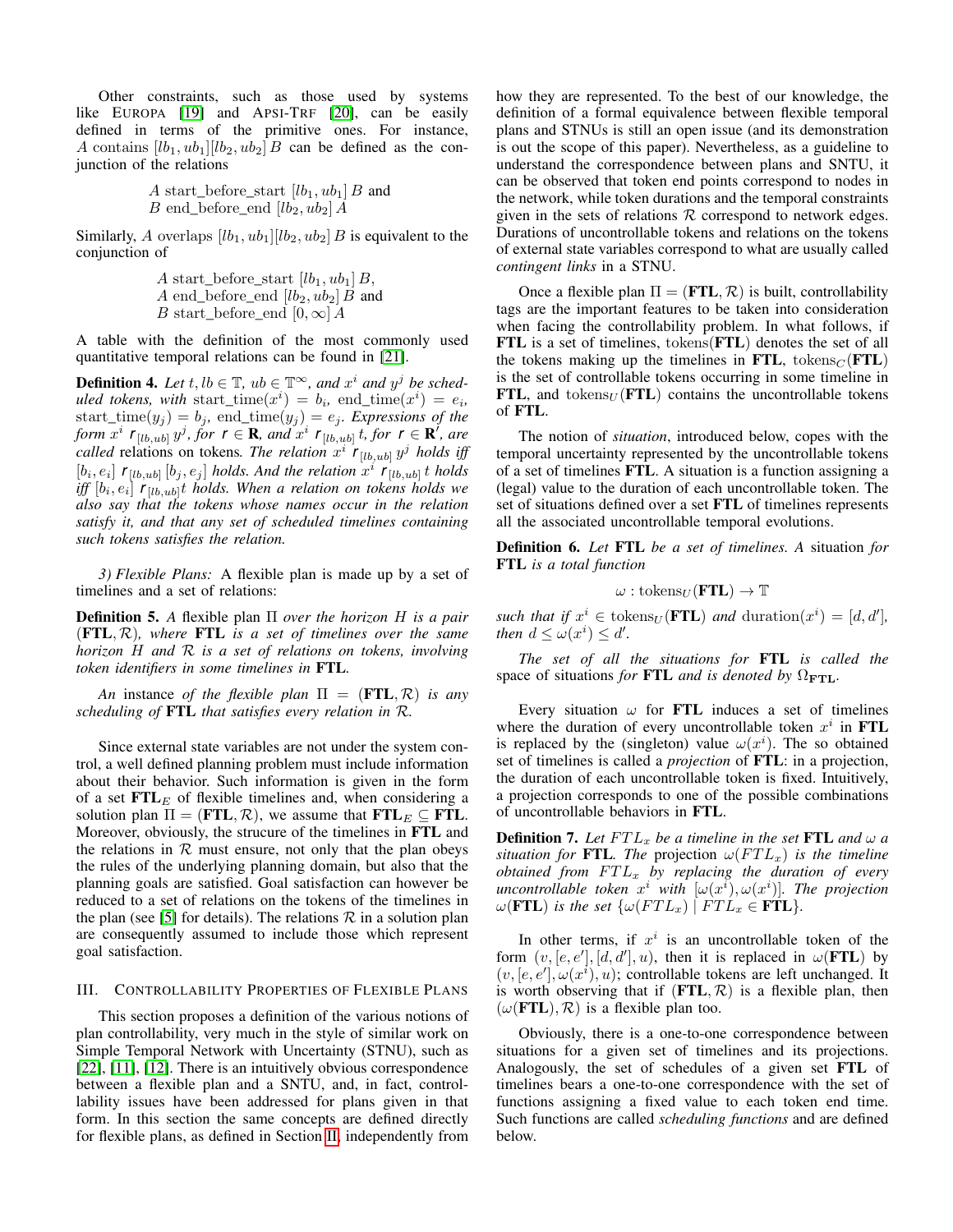Definition 8. *Let* FTL *be a set of timelines. A* scheduling function *for* FTL *is a function*  $\theta$  : tokens(**FTL**)  $\rightarrow$  T. The set of all the scheduling *functions for* FTL *is denoted by*  $\mathcal{T}_{\text{FTL}}$ *.* 

*A scheduling function*  $\theta$  *induces the set*  $TL_{\theta}$  *of scheduled timelines obtained from* FTL *by replacing the end time of each token*  $x^i \in \text{tokens}(\textbf{FTL})$  *with*  $[\theta(\hat{x}^i), \theta(\hat{x}^i)]$ .

 $Let \Pi = (\textbf{FTL}, \mathcal{R})$  *be a flexible plan. A scheduling function*  $\theta$  for FTL is consistent with  $\Pi$  iff the set  $TL_{\theta}$  of scheduled *timelines induced by* θ *is an instance of* Π*.*

Intuitively, a scheduling function that is consistent with the plan  $\Pi = (\text{FTL}, \mathcal{R})$  induces a set of scheduled timelines that satisfy all the duration requirements in FTL and all the relations in R.

It is worth noticing that, while a situation fixes token durations (and maybe only indirectly their end times), a scheduling function assigns values to token end times. Moreover, situations are defined only on uncontrollable tokens, while scheduling functions are defined for all the tokens in the set of timelines.

Execution strategies are defined next. An execution strategy for a given plan Π maps every situation to a scheduling function: once the duration of the uncontrollable tokens is known, the strategy decides how to schedule all the token end points.

**Definition 9.** *If*  $\Pi = (\textbf{FTL}, \mathcal{R})$  *is a flexible plan, an* execution strategy *for*  $\Pi$  *is a mapping*  $\sigma : \Omega_{\text{FTL}} \to \mathcal{T}_{\text{FTL}}$ .

*The execution strategy*  $\sigma$  *is viable if for each situation*  $\omega \in$  $\Omega_{\text{FTL}}$ , the scheduling function  $\sigma(\omega)$  is consistent with the plan  $(\omega(\text{FTL}), \mathcal{R})$ .

A viable strategy for the plan  $(FTL, \mathcal{R})$  maps each situation  $\omega$  to a scheduling function inducing a set of scheduled timelines which respects the duration constraints in  $\omega(\text{FTL})$ – i.e. the bounds on token durations established by FTL and the exact durations of uncontrollable tokens given by  $\omega$  – and satisfies the relations in R.

In order to define dynamic execution strategies, i.e. strategies which are able to schedule a given event only on the base of what happened before, partial situations must be considered.

**Definition 10.** Let FTL be a set of timelines,  $x^i$  a to*ken in* tokens(FTL) *and*  $\theta$  *a scheduling function for* FTL. *The* prehistory of  $x^i$  w.r.t.  $\theta$  *is the partial function*  $\theta_{\prec x^i}$  :  $\text{tokens}_{U}(\textbf{FTL}) \rightarrow \mathbb{T}$  *such that:* 

$$
\theta_{\prec x^i}(y^j) = \begin{cases} \theta(y^j) & \text{if } \theta(y^j) < \theta(x^i) \text{ and } j = 1\\ \theta(y^j) - \theta(y^{j-1}) & \text{if } \theta(y^j) < \theta(x^i) \text{ and } j > 1\\ \text{undefined} & \text{if } \theta(y^j) \ge \theta(x^i) \end{cases}
$$

The prehistory  $\theta_{\prec x^i}$  is a partial situation that is defined only for the uncontrollable tokens  $y^j$  such that  $\theta(y^j) < \theta(x^i)$ . When  $\theta_{\prec x^i}(y^j)$  is defined, its value is the (exact) duration of the token  $y^i$  in the timelines induced by  $\theta$ :  $\theta_{\prec x^i}(y^j) =$  $\theta(y^{j}) - \theta(y^{j-1})$ , except when  $j = 1$  ( $y^{j}$  is the first token of a timeline), where  $\theta_{\prec x^i}(y^1) = \theta(y^1)$ . Basically, a prehistory defines a partial projection of FTL fixing the duration of uncontrollable tokens occurring before  $x^i$  according to  $\theta$ .

Note that, despite the notation used for prehistories,  $\theta_{\prec x_i}$ is not a (partial) scheduling function, but a partial situation: it assigns values to the durations of uncontrollable tokens.

**Definition 11.** *If*  $\Pi = (\textbf{FTL}, \mathcal{R})$  *is a flexible plan, a* dynamic execution strategy *(DES) for* Π *is an execution strategy*  $\sigma$  *for*  $\Pi$  *such that, for all situations*  $\omega, \omega' \in \Omega_{\text{FTL}}$  *and every controllable token*  $x^i \in \text{tokens}_C(\textbf{FTL})$ *, if*  $\sigma(\omega) = \theta$  *and*  $\sigma(\omega') = \theta'$ , then

$$
\theta_{\prec x^i} = \theta'_{\prec x^i}
$$
 implies  $\theta(x^i) = \theta'(x^i)$ 

Finally, the controllability properties considered for STNUs can be defined on flexible plans.

**Definition 12.** Let  $\Pi = (\textbf{FTL}, \mathcal{R})$  be a flexible plan for the *planning problem* P*. The plan* Π *is* weakly controllable *if there is a viable execution strategy for* Π*.*

*The plan* Π *is* strongly controllable *if there is a viable execution strategy*  $\sigma$  *such that, for all situations*  $\omega, \omega' \in \Omega_{\text{FTL}}$ *, if*  $\sigma(\omega) = \theta$  and  $\sigma(\omega') = \theta'$ , then for every controllable token  $x^i \in \text{tokens}_C(\textbf{FTL})$ :  $\theta(x^i) = \theta'(x^i)$ 

*The flexible plan* Π *is* dynamically controllable *if there exists a viable DES for* Π*.*

The definition above characterize a flexible plan with respect to its executability. In simple terms, if the executor of a weakly controllable plan can know in advance how the uncontrollable events will evolve (i.e. the complete situation  $\omega$ ), it can safely adopt the decisions induced by the scheduling function associated to  $\omega$ . If the events turn out to be like modeled by  $\omega$ , such decisions lead to a successful execution of the plan. But in case actual events evolve differently from  $\omega$ , the executor might be unable do adapt its strategy to the new situation. Therefore, the higher the level of uncertainty in the plan, the higher is the probability to fail while executing it. When, on the contrary, a plan is strongly controllable, its executor is on a safe side: whichever the uncontrollable events turn out to be, it can take the same decisions (posted by a fixed scheduling function) to face the situation and successfully complete the execution of the plan. Unfortunately, few plans are strongly controllable, especially in highly dynamic domains. Finally, when a plan is dynamically controllable, its executor has to monitor what is happening in the world step by step, and decide what to do accordingly. However, it is always sure to be able to adapt its schedules: at each step, whatever happened in the past, there is a decision that can be taken for the next controllable event, in such a way that the plan will at the end be executed successfully. As a consequence, the desired goals can be achieved for any possible turnout of uncontrollable events. Dynamic controllability constitutes a highly desirable property for a flexible plan  $\Pi$ . As a matter of fact, the associated viable DES can be exploited to endow a timelinebased control architecture ensuring robust plan execution (see for instance [\[18\]](#page-9-17)). Although weak and strong controllability have been defined above for the sake of completeness, this paper focuses only on dynamic controllability.

#### IV. TIMED GAME AUTOMATA

<span id="page-4-0"></span>This section is devoted to an informal presentation of Timed Game Automata (TGA), as they are implemented in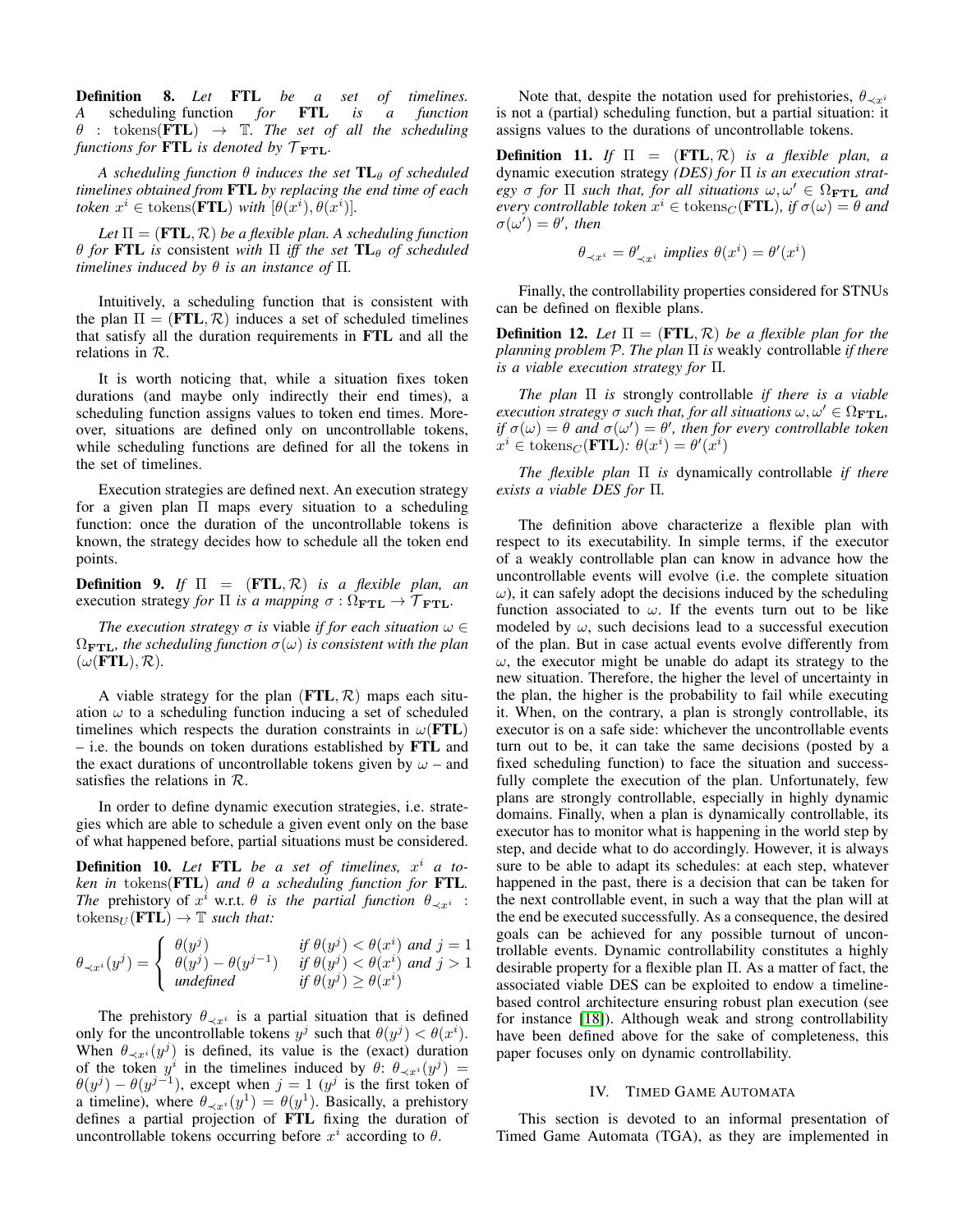the UPPAAL-TIGA system, a well known model checking tool which is able to solve games based on TGA with respect to reachability and safety properties [\[23\]](#page-9-22), [\[24\]](#page-9-23). The formalism of UPPAAL-TIGA is based on [\[7\]](#page-9-6), with some useful extensions. Here, attention is restricted to those features that are used to model flexible plans.

A timed automaton (TA) [\[25\]](#page-9-24), [\[26\]](#page-9-25) is an automaton with a set of real-valued variables called *clocks*. Clocks are initialized with zero when the system is started, and then increased synchronously with the same rate. The transitions of the automaton can reset some clocks and may be constrained by clock values: a transition may be taken only if the current values of the clocks satisfy the associated constraints. TGA extend timed automata by partitioning transitions into *controllable* and *uncontrollable* ones.

If C is a finite set of clocks, the set  $\mathcal{B}(C)$  denotes the set of constraints  $\varphi$  generated by the grammar  $\varphi ::= x \sim c \mid x - y \sim$  $c \mid \varphi \land \varphi$ , where  $c \in \mathbb{Z}$ ,  $x, y \in C$ , and ~∈ {<, ≤, =, ≥, >}.

A TGA A is defined by a finite set L of *locations*, the initial location  $l_0 \in L$ , a finite set  $\Sigma$  of *actions* (split into two disjoint sets,  $\Sigma_c$  the set of *controllable* actions and  $\Sigma_u$  the set of *uncontrollable* ones), a finite set C of clocks and a finite set of transitions. Locations can be labeled by *invariants*: if  $l \in L$ , Inv(l)  $\in \mathcal{B}(C)$  is the invariant of l, that, intuitively, represents a constraint that must be satisfied by the runs of the automaton while staying in location l. A *transition* connects two locations. A transition is labelled by an action and can be then either *controllable* or *uncontrollable* according to the action type (i.e. either in  $\Sigma_c$  or  $\Sigma_u$ ). A transition is possibly labelled also by a *guard* and clock *updates*. The guard of a transition is an element of  $\mathcal{B}(C)$  and represents a constraint that must hold when a run takes the transition. An update affecting the clock  $x$  has a side-effect: when a run takes the transition, the clock  $x$  is reset to  $0<sup>3</sup>$  $0<sup>3</sup>$  $0<sup>3</sup>$ 

A *run* of a timed automaton  $A$  is a sequence of transitions between *states*, where a state consists of the current location and the current clock values, represented by a *clock assigment*, i.e. a function  $u$  mapping clocks to non-negative reals. From a state  $\langle l, u \rangle$ , a run  $\rho$  of A can take either a *time transition* or a *discrete transition*. When  $\rho$  takes a time transition, it just let time progress, i.e. the values of all the clocks increase of the same amount  $\delta$ . However, when a run stays in the location  $l$ the values of the clocks (both the old and the increased ones) must satisfy the invariants of  $l$ . If there is a transition in  $A$ from the location  $l$  to  $l'$ , the run can take a discrete transition from the state  $\langle l, u \rangle$  to  $\langle l', u' \rangle$ , thus reaching the new location  $l'$ . The clock assignment  $u'$  assigns every clock x the value  $u(x)$ , except for those that are reset by the transition. The discrete transition from  $\langle l, u \rangle$  to  $\langle l', u' \rangle$  can be taken only if  $u$  satisfies the guard of the transition from  $l$  to  $l'$  in  $A$  and the new clock assignment  $u'$  satisfy the invariant of  $l'$ . A run of the automaton is a finite or infinite sequence of alternating time and discrete transitions.

In what follows, attention will be restricted to runs starting from the *initial state*  $\langle l_0, \vec{0} \rangle$ , where  $l_0$  is the initial location of A and  $\overline{0}$  assigns 0 to every clock. If  $\rho$  is one of such runs, and  $t_i$  is the time elapsed since the run has been started when

 $\rho$  takes a discrete transition, thus passing from a state  $\langle l, u \rangle$ to  $\langle l', u' \rangle$  (i.e.  $t_i$  is the sum of the increases of the clocks in the time transitions taken before), then we say that  $\rho$  takes the discrete transition at time  $t_i$ , exiting the location l and entering  $l'.$ 

A *network of TGA* (nTGA) is a finite set  $\mathcal N$  of TGA (that may share some *global* clocks), evolving in parallel with a CCS style semantics for parallelism [\[27\]](#page-9-26). Essentially, the parallel composition of a set of automata is the product of the automata and a run of a nTGA consists of the parallel runs of the automata in the network.

TGA can be used to model two-player games between an agent (the controller), controlling the controllable transitions, and the environment, that controls the uncontrollable ones. In a *pure reachability game* the agent's goal is to move the nTGA from the initial state *Init* to a state satisfying a given winning condition *Goal*. The game consists in finding a *strategy* f such that the nTGA starting from *Init* and supervised by f generates winning runs, i.e. runs that finally reach a state satisfying *Goal*. A strategy tells the controller when to take the controllable transitions that will guarantee that the system, regardless of when and if the opponent chooses to take uncontrollable transitions, will eventually end up in a state satisfying *Goal*. In a given state, the strategy can suggest the controller to either do a particular controllable action or do nothing at this point in time, just wait (only so-called *memoryless* strategies need be considered here).

A pure reachability game is therefore given by defining, beyond the nTGA, the winning condition Goal. If the game can be won, UPPAAL-TIGA generates a winning strategy for the game. Otherwise, it can be asked to generate a *counterstrategy*, i.e. a strategy for the opponent that would lead the controller to loose the game.

## <span id="page-5-0"></span>V. ENCODING OF FLEXIBLE PLANS AS NETWORKS OF TIMED GAME AUTOMATA

This section is devoted to give a short description of the encoding of plans as networks of TGA. Let  $\Pi = \langle FTL, \mathcal{R} \rangle$ be a flexible plan and  $\mathcal N$  the network of automata modeling Π. The encoding establishes an injective mapping  $\mu$  from tokens of FTL to locations of automata in  $N$ , such that for every token  $x^i$ , the location  $\mu(x^i)$  has exactly one incoming *edge* (transition) and one outgoing edge. A correspondence between runs of the automata and scheduled timelines can be established via the mapping  $\mu$ , according to the following definition.

**Definition 13.** *If*  $\rho$  *is a run of the nTGA* N *modeling*  $\Pi$  =  $\langle FTL, \mathcal{R} \rangle$  *and*  $TL$  *is an instance of*  $FTL$ *, then*  $\rho$  *corresponds to* TL*, and vice-versa, if, for every token* x i *in* TL*,* ρ *enters*  $\mu(x^i)$  at time  $t = \text{start\_time}(x^i)$  and exits  $\mu(x^i)$  at time  $t = end\_time(x^i).$ 

The encoding can be shown to be correct and complete:

<span id="page-5-2"></span>**Theorem 1.** Let  $\Pi = \langle \textbf{FTL}, \mathcal{R} \rangle$  be a flexible plan, and *let* N *be the nTGA modeling* Π*. Then every instance of* Π *corresponds to a run of*  $N$ *, and every run of*  $N$  *corresponds to an instance of* Π*.*

<span id="page-5-1"></span><sup>3</sup>UPPAAL-TIGA allows clocks to be set also to non-zero values.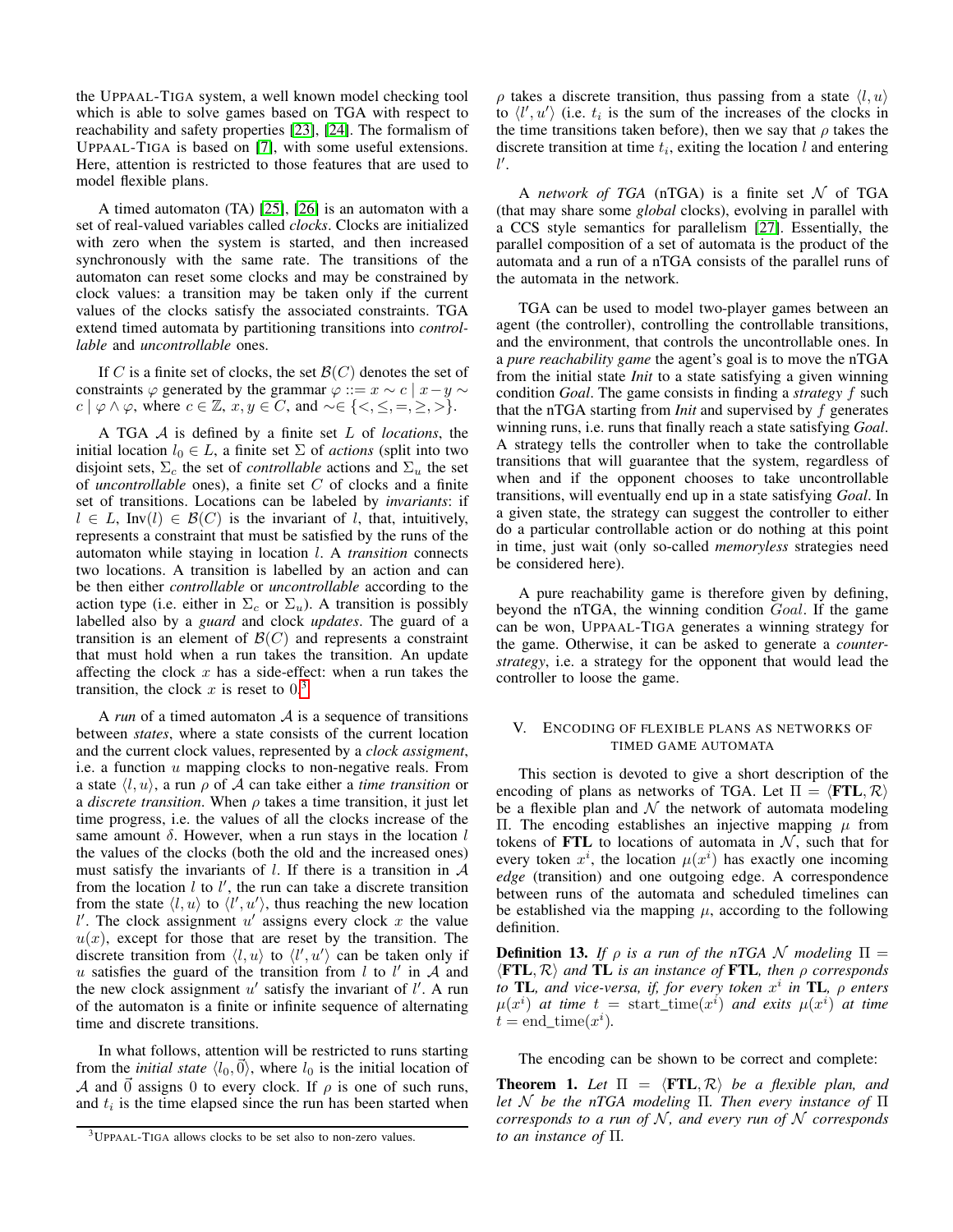*Moreover, for every token* x <sup>i</sup> *of* FTL*,* x i *is uncontrollable if* and only if the transition exiting from  $\mu(x^i)$  is uncontrollable.

The UPPAAL-TIGA winning conditions specified in the sequel define the reachability game where every run of the nTGA encoding the plan Π reaches the state corresponding to end of the final token of every timeline of Π. Therefore, an UPPAAL-TIGA winning strategy is a viable DES for the plan encoded by the nTGA.

A detailed description of the encoding can be found in [\[21\]](#page-9-20), where arguments are also given, step by step, showing that Theorem [1](#page-5-2) holds. The encoding allows also for modeling "partial plans", where timelines may have undefined temporal slots, i.e. tokens without value and possibly with no associated duration. This allows for the UPPAAL-TIGA tool being involved also during the plan construction phase, thus interacting with the planner and possibly suggesting to abandon on search routes that would lead to plans that cannot be executed (like in, e.g., CIRCA [\[28\]](#page-9-27)). This feature is however not described here.

If  $\Pi = \langle \text{FTL}, \mathcal{R} \rangle$  is the plan to be encoded and N is the nTGA modeling Π, each automaton in  $N$  models a timeline in FTL. The main properties of the TGA  $A_x$  modeling the timeline  $FTL_x$  are:

- 1) the states of  $A_x$  are {start, finish}  $\cup \{ \mu(x^i) \mid x^i \}$  is a token of  $FTL<sub>x</sub>$ ;
- 2) the initial state of  $A_x$  is start;
- 3) every state of  $A_x$  has exactly one incoming edge, except for *start*, that has none;
- 4) every state of  $A_x$  has exactly one outgoing edge, except for  $f inish$ , that has none;
- 5) there is an edge in  $A_x$  from start to  $\mu(x^1)$ , where  $x<sup>1</sup>$  is the first token of  $FTL$  and there is an edge in  $\mathcal{A}_x$  from  $\mu(x^k)$  to *finish*, where  $x^k$  is the last token of  $FTL$ ;
- 6) for every pair of consecutive tokens  $x^i$  and  $x^{i+1}$  in FTL, there is an edge from  $\mu(x^i)$  to  $\mu(x^{i+1})$  in  $A_x$ . Moreover, if  $x^i$  is uncontrollable (which holds, in particular, if  $x$  is an external variable), then the transition from  $\mu(x^i)$  to  $\mu(x^{i+1})$  is uncontrollable, too.

Therefore, every automaton has a "final state", finish, and the pure reachability game is specified by a goal of the form  $\mathcal{A}_{x_1}.finish \wedge \cdots \wedge \mathcal{A}_{x_k}.finish,$  where  $\mathcal{N} = \{\mathcal{A}_{x_1}, \ldots, \mathcal{A}_{x_k}\}$ whichever the behaviour of uncontrollable components, the automata in  $N$  can reach their final states (at the same time).

Clocks are used to enforce token durations and start/end times: the set of global clocks of the nTGA includes a clock plan\_clock, whose value corresponds to the time elapsed since the beginning, and is used to constrain transitions so that they respect the start and end times of tokens. Moreover, each automaton  $A_x$  has a local clock  $clock_x$ , that is reset to zero on the incoming edge of every location and checked on the outgoing ones, in order to enforce the corresponding token duration. Its value when a run exits a location  $\mu(x^i)$  represents in fact the time elapsed since it entered  $\mu(x^i)$  (i.e. the duration of the corresponding scheduled token).

For instance, if  $x^i = (v, [100, 120], [30, 40], c)$ , then the invariant of the location  $\mu(x^i)$  is  $plan\_clock \leq 120 \land clock_x \leq$ 

40, and the guard of the transition from  $\mu(x^i)$  to  $\mu(x^{i+1})$ includes  $plan\_clock \geq 100 \wedge clock_x \geq 30$ .

The transition from *start* to  $\mu(x^1)$  is constrained by a guard (plan\_clock = 0) that forces runs to enter  $\mu(x^1)$  at time  $0 = start\_time(x^1)$ . If x is an external variable, the guard of the last transition of the automaton  $A_x$ , from  $\mu(x^k)$  to finish (where  $x^k$  is the last token of  $FTL_x$ ), does not require that  $clock_x$  has reached the least duration value allowed for  $x^k$ , thus mirroring the fact that the last token of an external timeline is allowed not to respect the least duration requirement.

We now turn to give a sketchy description of how relations are modeled. Relations between a token and a time point are quite simple to be encoded by use of the plan clock. For instance, the relation  $x^i$  starts\_before $_{[lb,ub]}$  t is encoded by adding the guard  $plan\_clock \leq t - lb \land plan\_clock \geq t - ub$ to the transition entering  $\mu(x^i)$ .

In order to model relations between two tokens, a global clock is defined for each of them. A relation  $R$  of the form  $x^n$   $\mathsf{r}_{[lb,ub]}$   $y^k$  is enforced by resetting the clock  $c_R$ associated to R on the edge entering/exiting  $\mu(x^n)$  and checked by the guard on the edge entering/exiting  $\mu(y^k)$ . Whether the incoming or outgoing edges are concerned depends on the particular relation  $r$ . For instance, if  $R =$  $x^n$  start\_before\_end<sub>[lb,ub]</sub>  $y^k$ , then the clock  $c_R$  is reset on the edge entering  $\mu(x^n)$  and checked on the edge exiting  $\mu(y^k)$ .

The encoding of relations exploits the possibility offered by UPPAAL-TIGA of setting clocks to non-zero values. It must in fact be guaranteed that guards concerning a relation clock  $c_R$ are not satisfied when the relation is not. So, a value  $H$  greater than the plan horizon is used to reset relation clocks (without explicit assignment no clock could reach H during any run). In the example above  $(R = x^n \text{ start\_before\_end}_{[lb,ub]} y^k)$ , the clock  $c_R$  is assigned the value H on the edge entering  $\mu(x^n)$  and the guard on the edge exiting  $\mu(y^k)$  is conjoined with  $H + lb \leq c_R$  and (if  $ub \neq \infty$ )  $c_R \leq H + ub$ .

The encoding of a flexible plan  $\Pi = \langle FTL, \mathcal{R} \rangle$  in terms of a network of TGA is clearly linear in the size of the plan, measured in terms of the number of tokens making up the timelines of **FTL** and the number of relations in  $\mathcal{R}$ .

#### VI. EXPERIMENTAL RESULTS

<span id="page-6-0"></span>This section investigates the practical feasibility of the approach and presents some preliminary experiments carried out by using a case study as a benchmark. Our aim is to test the performances of the verification process and the generation of a control strategy in a real world scenario to check whether on-line control synthesis is viable and compatible with the latencies of a planning and execution cycle. In particular, the experimental analysis considers a benchmark domain presented in [\[8\]](#page-9-7) and inspired by a Space Long Term Mission Planning problem [\[29\]](#page-9-28). The mission consists of a remote satellite operating around a target planet. The satellite can either point to the planet and use its devices to produce scientific data or point towards a communication station (e.g. an Earth ground station) and communicate previously produced data. The satellite is endowed with a set of scientific devices or payloads (e.g. stereo cameras, altimeters, spectrometers, etc.) whose activities are to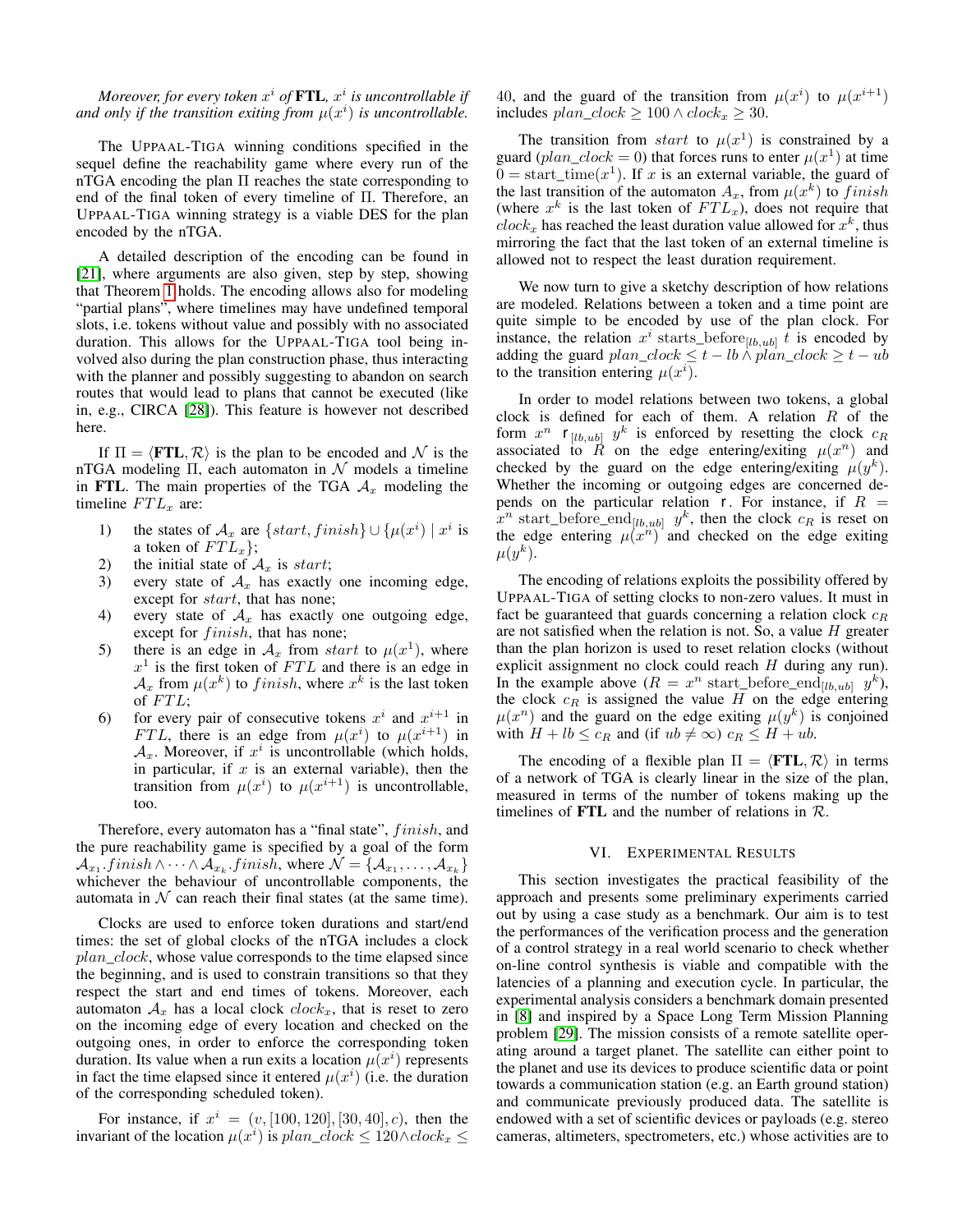be planned during planet-pointing phases taking into account some physical constraints. The satellite is controlled by a planner and an executive system to accomplish required tasks, i.e., scientific observations and communication. A set of operative constraints are to be satisfied: the satellite has to point towards the planet, thus allowing observations of the planet surface and Science operations by means of devices; the satellite has to point to Earth for transmitting data and communication with Earth must occur within a ground-station availability window. Communication opportunities are not under the system control, and consequently the availability window is represented by an *external* state variable. Moreover, the exact duration of the communication activity is uncertain, and can range in some given temporal interval. The same happens for the processing time of the satellite devices.

An example of mission for such a domain may be constituted by an action sequence in which the satellite is pointing to *Earth* and starts *slewing* towards the target planet. When a scientific target is locked, the satellite starts making some *scientific operations* using the available scientific devices such as infrared camera to take pictures. Once such operations are completed, the satellite slews back to Earth in order to *communicate* the collected data. When the Earth is locked and the ground station is available, the satellite is finally able to transfer the scientific results to the Earth ground-station.

It is worth pointing out that the introduction of multiple scientific payloads considered here (and introduced in [\[8\]](#page-9-7)) entails an increasing complexity of the real world planning problem described in [\[29\]](#page-9-28) as it introduces a significant combinatorial effect on the alternation of scientific operations to be planned.

The flexible plans used in the experiments were generated by the EPSL (Extensible Planning and Scheduling Library) tool [\[30\]](#page-9-29), [\[31\]](#page-9-30), used as a CBTP Domain Independent Planner, run on the specifications of the planning domains and goals. The planner (that has suitably been modified in order to fit the needs of the present work) generates its results in the form of text files describing flexible plans, i.e. a set of flexible timelines and a set of relations on their tokens as defined in Section [II.](#page-1-0) The generated plans include information on uncontrollable tokens and the distinction between planned and external timelines. The translation of plans into UPPAAL-TIGA systems and queries, according to the encoding described in Section [V,](#page-5-0) was accomplished by PLAN2TIGA, that can be found at http://cialdea.dia.uniroma3.it/plan2tiga. Finally, the files generated by the encoding were processed by the UPPAAL-TIGA verifier for the synthesis of control strategies.

In general, this tool and methodology can be used by any planner, provided that it outputs the generated plans in a text file obeying the general syntax accepted by the program.

In order to empirically check the feasibility of our verification method, we deployed it in different configurations of the benchmark domain. In this way we analyzed various executive contexts both for checking *dynamic controllability* and synthesizing a *winning strategy*. The performances of the tool have been analyzed in different planning/execution scenarios obtained by varying the problem complexity along the following dimensions: i) the number of available *scientific devices*; ii) the number of *goal requests*; iii) the degree of *temporal uncertainty*. The different classes of problems were designed so that the impact of the following three dimensions could be evaluated: the number of timelines in the plan, their length (number of tokens) and the width of the duration intervals of uncontrollable tokens.

More specifically:

- *Number of scientific devices, determining the number of timelines in the plan.* The satellite can be endowed with different sets of scientific devices. We considered configurations from 1 to 4 devices. Each device is considered as a component of the system, thus, varying the number of devices affects the number of state variables (each for each device plus two others, for the overall system and the Earth visibility window) and synchronization constraints in the planning model and, as a consequence, the size of the generated plans to be checked, in terms of number of timelines and relations.
- *Goal requests, determining the complexity (number of tokens) in the timelines representing devices.* Each goal consists of using some device to perform its scientific activity, consisting of the following sequence of tasks: warm-up, process, turn-off. The available devices are used in a cycling sequence, so that, when the number of goals is greater than the number of available devices, some of them perform their sequence of tasks more than once. Conversely, if there are more devices than goals to be accomplished, some devices are unused and rest in their idle status all the time.
- *Temporal uncertainty, determining the width of the time intervals constraining the duration of uncontrollable activities.* For each uncontrollable activity (i.e., the devices process phase, communication and, obviously, the activities of the ground-station visibility window) we set a minimal a-priori known duration, but allow temporal flexibility on its termination, namely, we considered a tolerance of either 10 or 30 time units. This temporal interval represents the degree of temporal uncertainty in the system.

In principle, among all the generated problem instances, the ones with higher number of devices and goals as well as larger temporal uncertainty are the hardest ones to be both planned and controlled. In these scenarios, we collected and compared the running times for planning and verification/strategy synthesis, the overhead of the encoding process being neglectable. In these scenarios, we collected and compared the running times for planning (EPSL), on one hand, and verification/strategy synthesis (UPPAAL-TIGA), on the other. The overhead of the encoding process is neglectable.

The experiments were run on a PC endowed with an Intel Core i7 (2.80GHz) processor and 6GB RAM, and a timeout of 10 minutes was given to both systems. In what follows the reported timings are in seconds.

The diagram in Figure [1](#page-8-1) plots the EPSL planning times for solving problems with 1 to 4 devices against the number of goals, considering the case of maximum temporal flexibility, i.e., 30. The problems with either 3 or 4 devices and more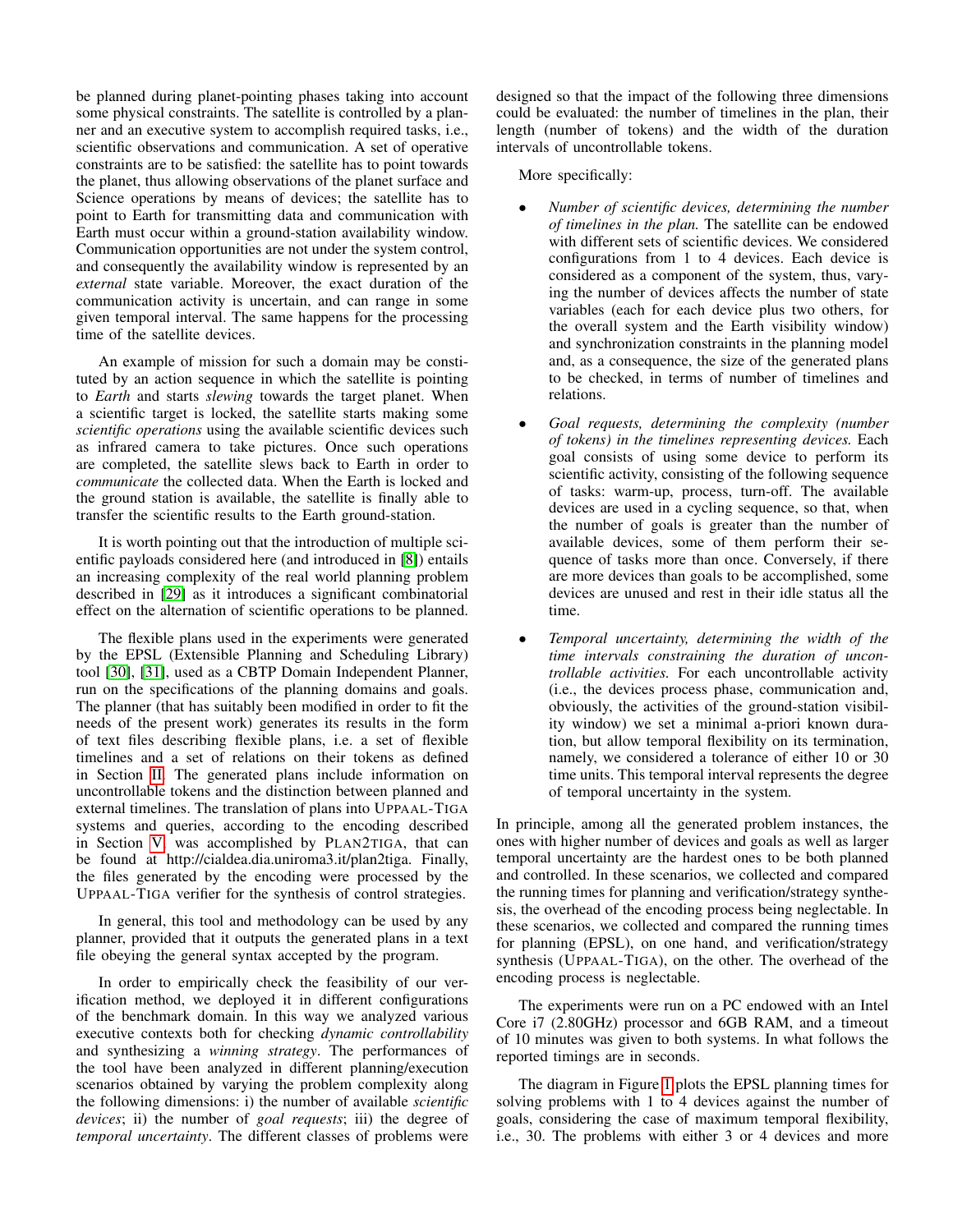

<span id="page-8-1"></span>Fig. 1. Planning time for problems with temporal flexibility 30.

than 6 goals could not be solved by the planner, and the corresponding points are not plotted in the chart.

Figure [2](#page-8-2) shows the corresponding diagram plotting the running times of UPPAAL-TIGA verifying the plans generated by EPSL. The plans with 4 devices could not be verified by UPPAAL-TIGA in the allowed 10 minutes time, but for the simpler ones (one and two goals, respectively in 93 and 269 seconds). The line corresponding to the plans with 4 devices is not plotted at all in the diagram. The points corresponding to plans with 3 devices and more than 6 goals are missing because EPSL did not generate them.



<span id="page-8-2"></span>Fig. 2. Verification time for plans with temporal flexibility 30.

Temporal flexibility seems not to affect the performances of UPPAAL-TIGA while verifying plans and generating execution strategies. In fact, comparing the running times for the problems with temporal flexibility 10 and 30, the average difference in speed is about 6 seconds. This is mainly due to the fact that UPPAAL-TIGA is specifically tailored for verifying temporal properties on timed game automata.

On the other hand, while the planning system seems to be negatively influenced by the presence of many tokens on the same timeline (due to different scientific requests on the same device), the verification process is strongly affected by the number of devices, determining in turn the number of timelines to be checked, i.e. the automata making up the network. Indeed, UPPAAL-TIGA is able to promptly check plans in the case of 1 or 2 devices regardless the number of goals. While its performances degrade when addressing scenarios with more devices, up to the case of 4 devices, where only two plans were successfully verified.

These preliminary experiments show that the performances of the verification process are comparable with planning costs when considering few devices for the satellite (i.e. up to 3) and, thus, also compatible with its deployment in on-line planning and execution control architectures. In general, the tool can be exploited to support off-line planning tools where a formal certification of robust execution properties (i.e. dynamic controllability, and the consequent generation of an execution strategy) is more important than fast computation times.

#### VII. CONCLUSIONS

<span id="page-8-0"></span>This paper presents a formal account of flexible timelines and plans in the presence of uncertain and exogenous events, specifically addressing the dynamic controllability issue. Carrying on the work started in [\[5\]](#page-9-4), the definition of flexible plans is extended introducing quantitative temporal relations as well as taking into account the difference between controllable and uncontrollable activities. Beyond formally defining the related main notions for flexible plans, a formal semantics is given of flexible plans in terms of *Timed Game Automata* (TGA). Similarly to [\[8\]](#page-9-7), [\[9\]](#page-9-8), UPPAAL-TIGA is exploited to verify whether a flexible plan is dynamically controllable and to generate a dynamic execution strategy by solving a *reachability game*. An initial empirical assessment shows the feasibility of the proposed approach when deployed in a benchmark domain derived from a real world context.

The contribution presented in this paper advances the work in [\[8\]](#page-9-7), [\[9\]](#page-9-8) on different perspectives. First of all, a more comprehensive approach is presented here, since controllability information is included in the description of the plan itself, thus avoiding the need of considering additional information derived from the specific execution contexts. Moreover, the encoding into TGA does not require to consider also the specification of the planning domain (like in the previously cited works) allowing for a more compact and straightforward translation of plans in terms of TGA. In summary, the whole information needed to encode and control the flexible plan is contained in its description. Furthermore, the present methodology allows also for the encoding of partially specified plans, thus making it possible to exploit the controllability check also during the planning process: during plan construction, the planner could query the TGA verifier about the current partial plan and check whether some planning decisions are affecting its dynamic controllability. The verifier can then provide suitable feedback to the planner so as to allow it to discard potential solution plans that, though consistent (with respect to the planning domain and problem), do not guarantee dynamic controllability.

In order to assess the feasibility of the proposed methodology, the preliminary empirical investigation presented and discussed in the paper is to be carried on more systematically, considering multiple and more complex domains and execution scenarios. A thorough experimental analysis can be of help in figuring out which are the crucial features of both planning problems and solution plans affecting the performances of the verification process, thus giving general guidelines for modeling planning domains. Moreover, the implementation of a tool translating the UPPAAL-TIGA strategy into executable code and the actual deployment of the whole approach in a real